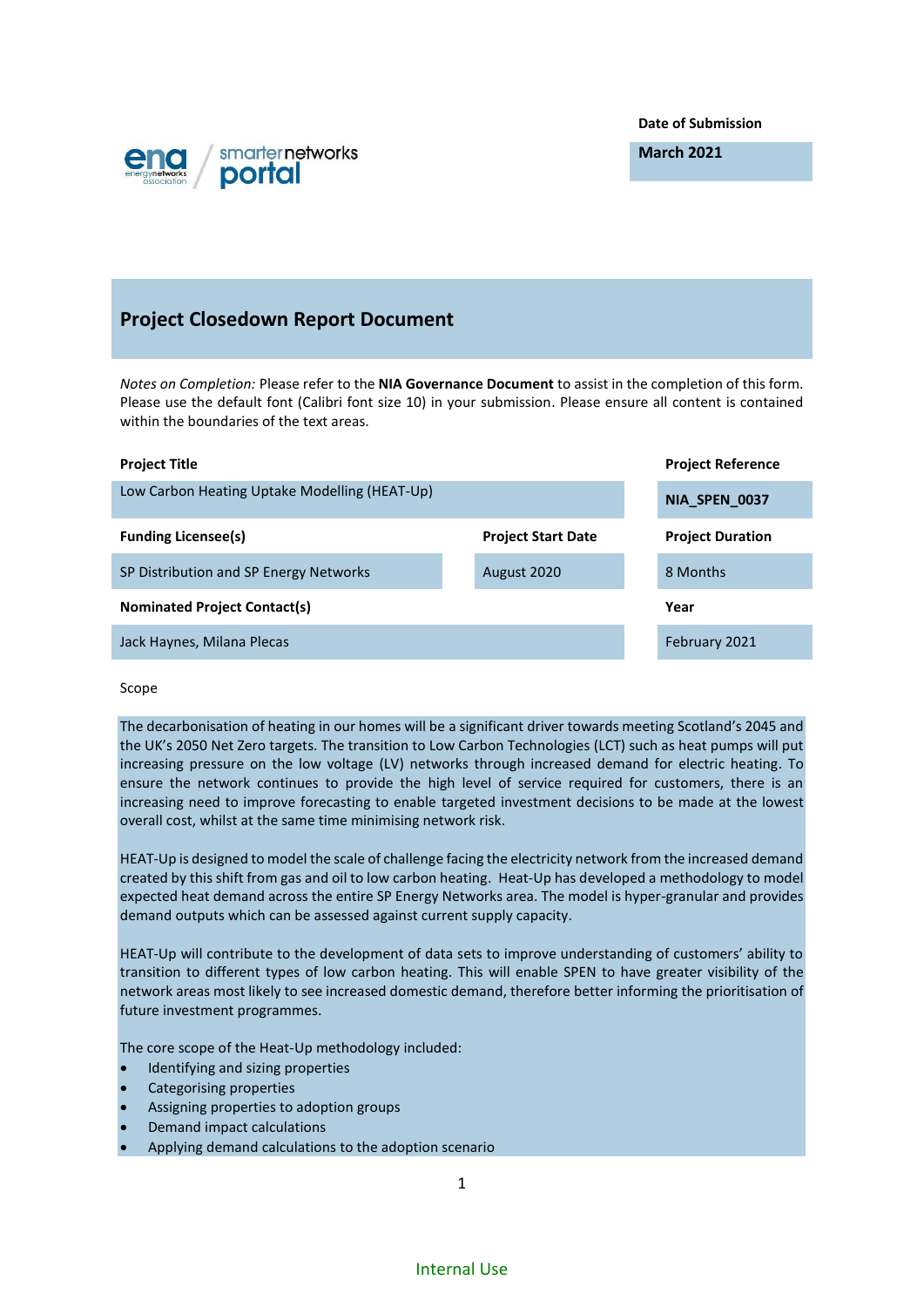Heat-Up utilises the same platform and a similar methodology to the recently completed EV-Up (Electric Vehicle Uptake Modelling) project which provided an understanding of customers' likelihood to transition to electric vehicle use.

### Objective(s)

- Development of data sets and methodologies to improve understanding of customers' likelihood to transition to different types of low carbon heating technologies
- Creation of an accessible toolwhich can model where and in what quantity, heat pumps and other forms of electrified heating will come online across the SP Energy Networks distribution areas.
- Create a model which will calculate the resulting demand on the LV network.
- Enablement of a workflow which has the flexibility to incorporate new changes to legislation, customer behaviour and technology advancement into the model.
- Creation of outputs which can be used to identify the areas of the network requiring reinforcement intervention.
- Provide consistent outputs across Heat-Up and EV-Up to enable combined analysis of the impact of low carbon heat and transport technologies on the network.

#### Success Criteria

- The Heat-Up product can be used by SPEN as a business as usual forecasting tool
- The outputs from the tool are considered powerful enough to be used in discussions with the Scottish Government and other influential stakeholders

Performance Compared to the Original Project Aims, Objectives and Success Criteria

The project has successfully delivered the following:

- 1. Research and development into datasets which can be used to assist in the modelling of future energy scenarios.
- 2. A robust methodology and model to predict and understand where heat pumps and other low carbon heating technologies will come online across the SP Energy Networks distribution areas.
- 3. An ability to incorporate new changes to legislation, customer behaviour and technology advancement into the model.
- 4. Output datasets which can be combined with SPEN network capacity models to identify the areas of the network that require reinforcement/ intervention.
- 5. Output datasets from Heat-Up and EV-Up which combined can provide demand data which can be integrated with the supply side network capacity models to inform the impact of low carbon technologies on the network.
- 6. Output Dashboards which provide a quick and clear view of the overall impact of each modelled scenario.

# Heat-Up Approach in Detail

In addition to delivering the Heat-Up product itself, the project has documented the methodology and calculations used to ensure transparency and enable users and other stakeholders to understand in detail how the model works. The next section outlines those methodology steps and calculations at a high level.

The Heat-Up methodology is significantly more complex than that created for EV-Up. At its highest level, it consists of two elements:

1) The setting up of a core dataset where properties are categorised and assigned a series of flags relevant to the calculation of their low carbon heating demand.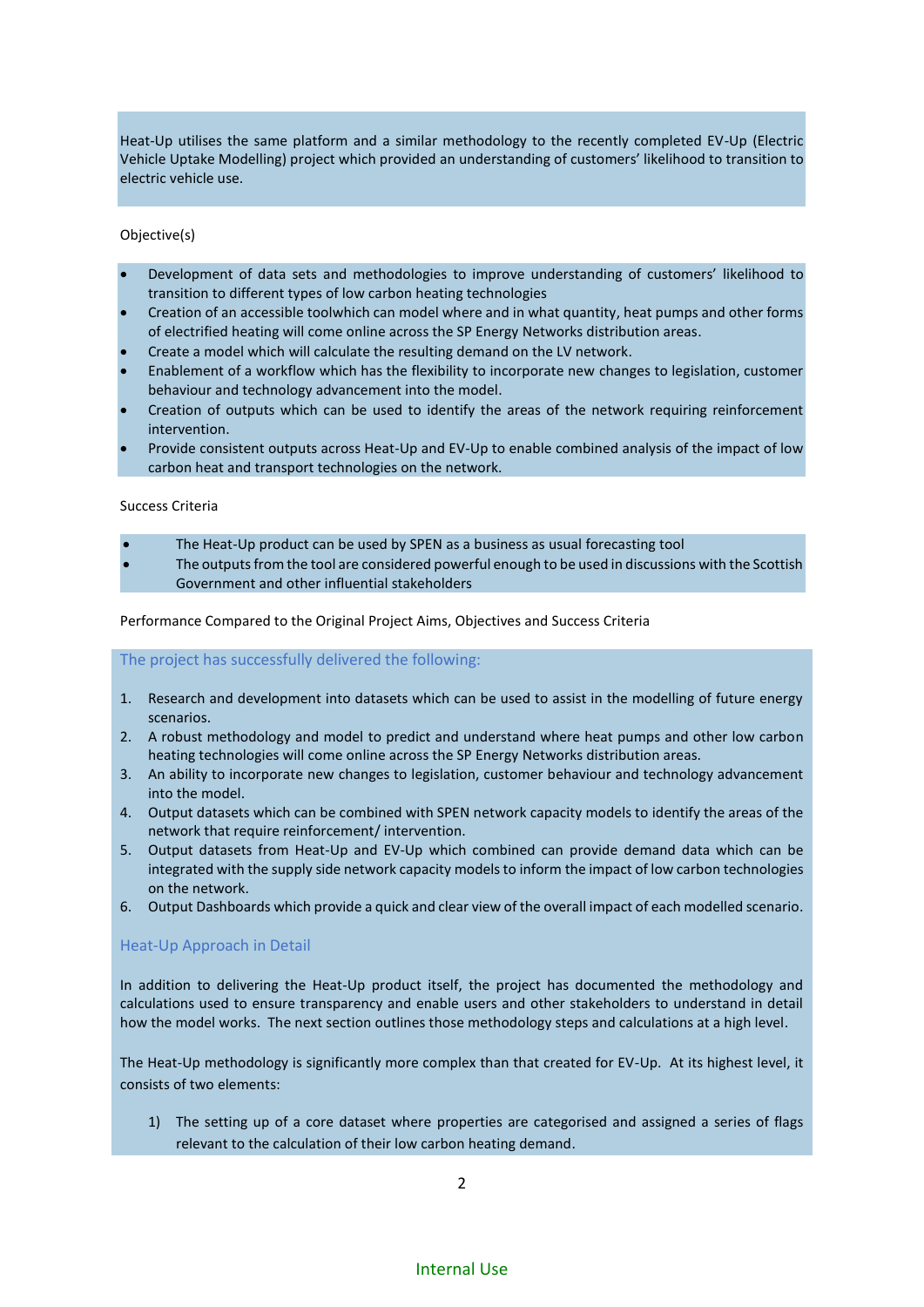2) A calculation model which takes user input forecasts of future adoption levels and uses the core dataset to calculate the resulting additional demand those future adoption levels will generate. Those calculated outputs are then provided both as a dashboard and dataset.

Those two elements consist of a series of interconnected processes and calculations which are described in detail below.

# Core Dataset Creation

# *Identifying and sizing properties*

The first step in the process was to identify in-scope properties and add some key attributes to those properties for use later in the methodology. This was done using the highest quality OS topographic and address data available. The key steps were to:

- 1) Identify SPEN Area Properties
- 2) Identify properties that share a building
- 3) Calculate the number of storeys in a building
- 4) Calculate property square meterage
- 5) Identify number of external walls

### *Categorising properties*

Once key property characteristics were defined, properties were categorised to help define when they might adopt an LCT heating solution. This was primarily completed using Experian Mosaic data

- 1) Identifying and flagging properties for size
- 2) Identifying and flagging properties for ownership type (owned/rented etc.)
- 3) Identifying and flagging properties for the Legal and Taxation Environments
	- Adoption of LCT heating is often likely to be encouraged through legislation or taxation. However, this will vary depending on demographics - e.g., large homeowners may get tax incentives whereas landlords providing social housing may be forced to switch through legislation designed to protect tenants.

# *Assigning properties to adoption groups*

Building on the above categorisation, a set of "Adoption Groups" were defined. Each property was then assigned to the adoption group it was deemed most likely to be part of (via a set of agreed business rules). This ensured a level of market segmentation to enable the application of modelling parameters appropriate to that particular adoption group. The groups identified were:

- Off gas
- Small social
- Medium and large social
- Large owned or rented
- Medium owned or rented
- Small rented
- Small owned

# *Applying appropriate demand calculations*

The amount of electricity demand generated by LCT heating alternatives varies significantly depending on the type of property, insulation levels, the outdoor ambient temperature, and the type of LCT heating used. The key demand calculations processed by the Heat-Up module calculate the following values for each property:

- Annual heat demand the heat energy in kWh required to heat the property for a year
- Max draw the instantaneous draw in kW the property heating source will draw at the point of connection
- Annual electrical consumption the electrical energy in kWh required from the electricity grid to heat the property for a year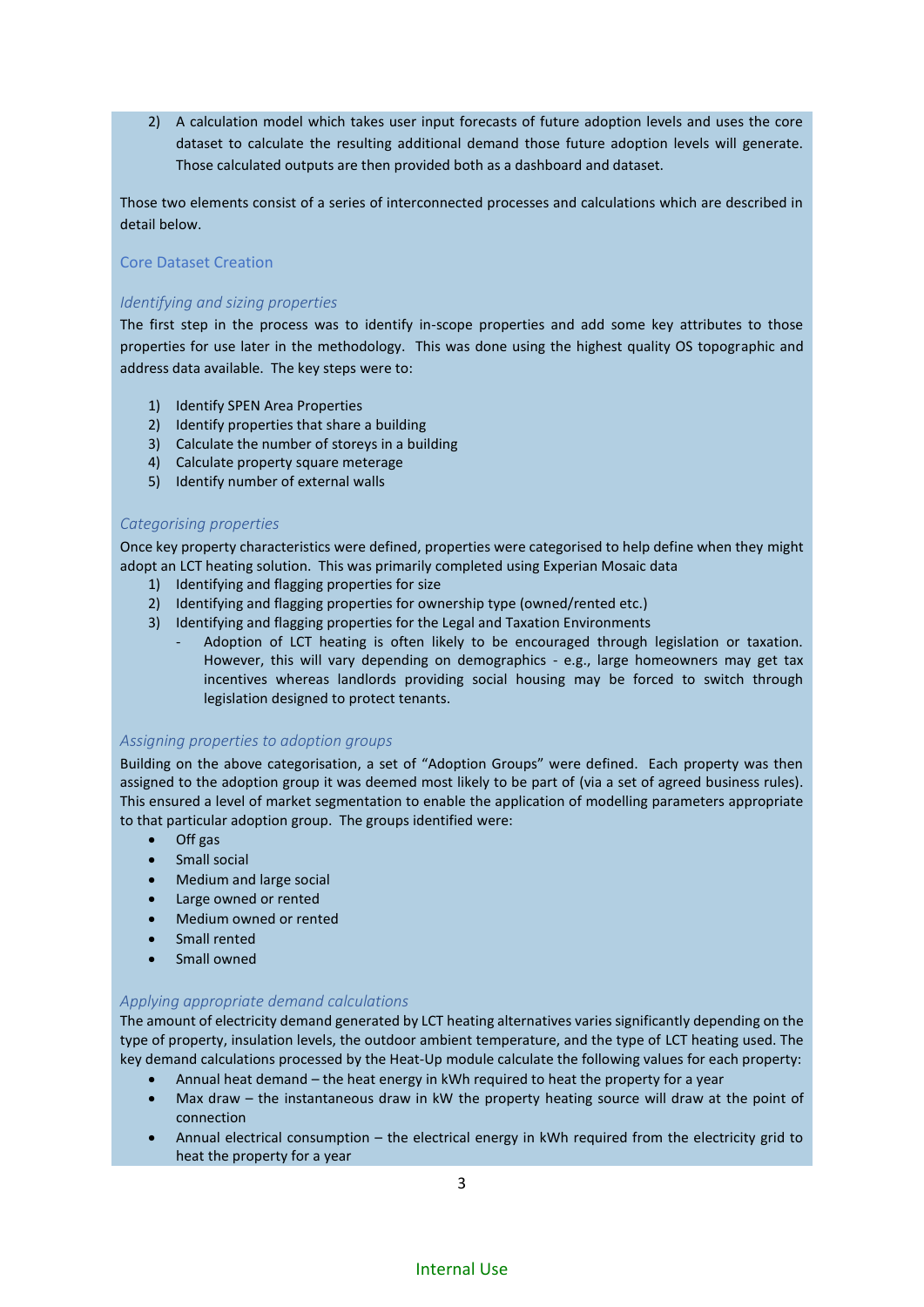• Seasonal electrical consumption – the electrical energy in kWh required from the electricity grid to heat the property for each season (spring, summer, autumn and winter)

Specifically, the property characteristics considered when calculating the demand figures are as follows:

- Square meterage
- Storeys
- External walls
- Levels of insulation in the roof, window, walls and floor
- External ambient temperature

# **Model Calculations**

### *Demand calculations by LCT heating type*

The type of property, type of insulation and external ambient temperature all impact the amount of electricity required by a given LCT heating device. Regression analysis was used to calculate a series of demand curves for heat pumps, electric radiators and district heating. Informed assumptions were used in the creation of these curves.

# *Heating type calculations*

Electrical energy consumption varies depending on heating type and the model considers each property to have a likelihood of:

- Heat pumps
- Radiators
- District heating

No golden record exists for determining what heating type will be used by which adoption group so a series of informed assumptions was used to derive the following table detailing the assumed split of heating types across adoption groups.

#### *Seasonal electrical consumption calculations*

The seasonal electrical consumption for different LCT heating alternatives varies and the data around this variation is scarce in the public domain. To calculate this in the model, historical gas usage data from X0Serve was used as the baseline for the seasonal split.

# *Allocating a fraction of a heat pump to properties*

As it is impossible to know exactly which properties will specifically adopt a particular LCT heating type, each property was applied an adoption fraction. The adoption fraction is calculated for each combination of adoption group and legal environment depending on the forecast number of adoption candidates entered by the user. The adoption fraction is used to modify the max draw, consumption and demand values for each property.

#### **Running the Model**

#### *Model Scenarios*

To run a forecast scenario through the model, the user is provided with a simple user interface. Typically, the user will have a set of forecasts (such as the Future Energy Scenarios) to model. E.g., In 2030 under steady progression, there will be x number of households adopting LCT heating in the SPD district. Setting up the model is a simple three step process.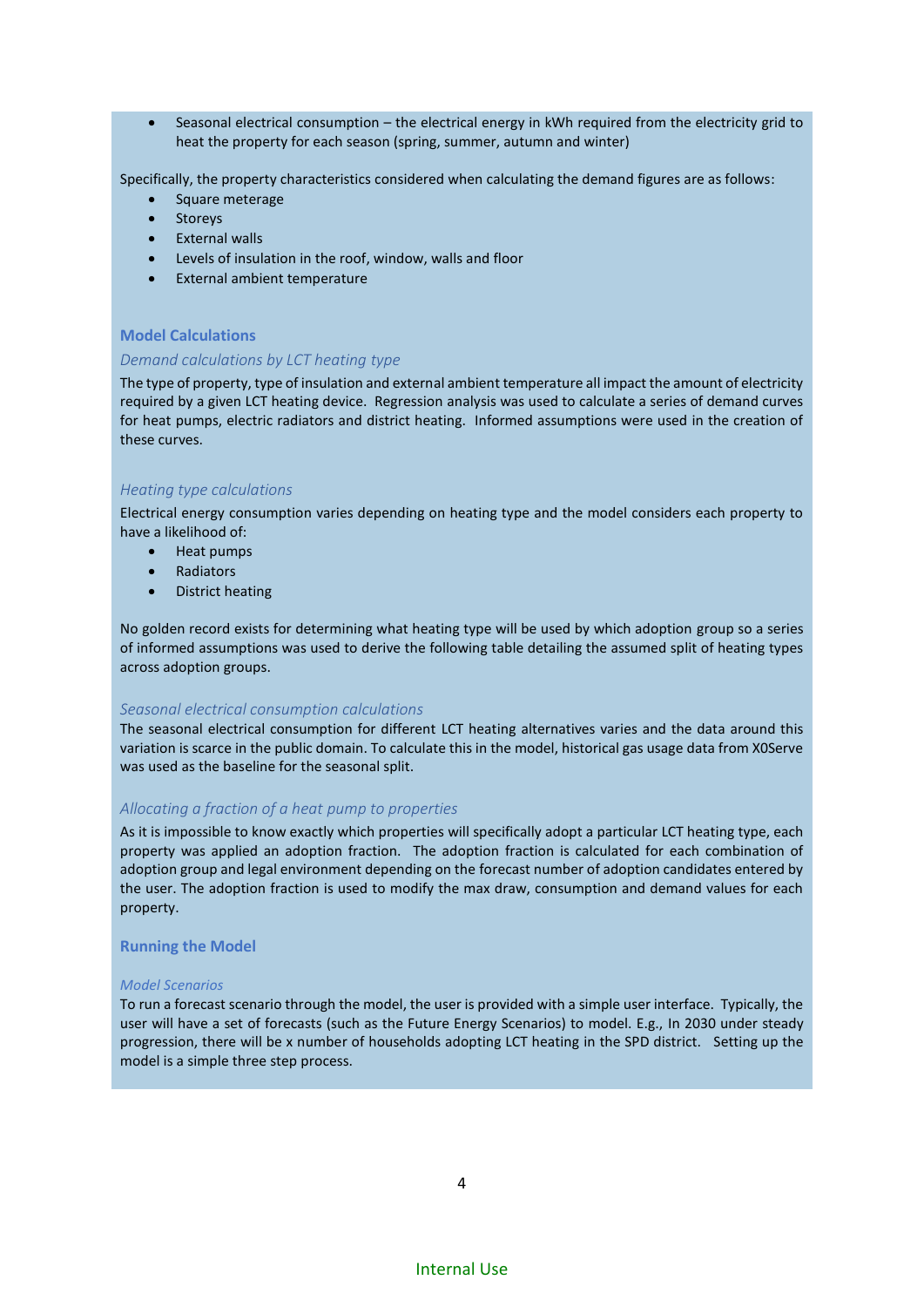Step One is to set up the model with a run name, the year being modelled, a description and to select the area to be modelled. Typically this will be either the entire SPD or SPM areas but it is possible to select any combination of districts



# Fig 1. Heat-Up Model setup screen

Step Two is to then complete the forecasts for all adoption groups. This is the main input screen enabling the user to either choose a percentage adoption or input an actual number. The model then cascades the top level number across the adoption types ensuring that no adoption group is over populated. Significant input validation ensures only valid forecasts can be entered (ie; not more than 100% for any group) .The user is also able to select a retrofit environment which then sets the efficiency of the heating devices and informs the electricity demand figures calculated (i.e., a poor retrofit environment results in lower efficiency and therefore greater demand).

|                            |                         |                                                       |                                                                             |                                                                                      |                             | <b>Accelerated</b><br><b>Insight Platform</b><br>a a |
|----------------------------|-------------------------|-------------------------------------------------------|-----------------------------------------------------------------------------|--------------------------------------------------------------------------------------|-----------------------------|------------------------------------------------------|
| <b>HEAT-UP</b>             |                         |                                                       |                                                                             |                                                                                      |                             |                                                      |
| Launch heatup-<br>modeller |                         |                                                       |                                                                             |                                                                                      |                             |                                                      |
| <b>EV-UP</b>               | Select Area / Districts |                                                       |                                                                             |                                                                                      |                             |                                                      |
|                            | Configuration           |                                                       |                                                                             |                                                                                      |                             |                                                      |
|                            |                         | <b>Adoption Group</b>                                 | <b>Properties</b>                                                           | <b>Temperature</b>                                                                   | <b>Retrofit Environment</b> |                                                      |
|                            | $\odot$                 | Off Gas                                               | Percentage<br>Properties.<br>20<br>6899<br>/34495<br>$\mathbf{x}$           | $\overline{0}$ $\overline{0}$ $\overline{0}$ $\overline{0}$                          | Average<br>۰                |                                                      |
|                            | $\Theta$                | Small Social                                          | Percentage<br>Properties<br>/ 14925<br>448<br>$\mathbf{3}$<br>$\mathbf{x}$  | $\sum_{i=1}^{n}$ or $\sum_{i=1}^{n}$                                                 | Average<br>×.               |                                                      |
|                            |                         | Legislatve<br>Current.<br>444<br>/4<br>$\blacksquare$ | bocial<br>12314<br>$\bullet$<br>/12607                                      |                                                                                      |                             |                                                      |
|                            | ×<br>R                  |                                                       |                                                                             |                                                                                      | Highest                     | Total: 448 / 448                                     |
| P<br>×                     |                         |                                                       | <b>Percentage</b><br>Properties                                             |                                                                                      | Medium                      |                                                      |
|                            | $\oplus$                | Medium and Large Social                               | 6262<br>$\mathbf{x}$<br>/ 62619<br>10                                       | $\overset{\cdot r_c}{\circledcirc}$ or<br>e $\overset{\cdot r_c}{\circlearrowright}$ | Average                     |                                                      |
|                            |                         |                                                       | Percentage<br>Properties                                                    |                                                                                      | Low                         |                                                      |
|                            | $\oplus$                | Large Owned or Rented                                 | 12<br>9038<br>/75315<br>$\mathbf{x}$                                        |                                                                                      |                             |                                                      |
|                            |                         |                                                       | Pecemage<br>Properties<br>$\overline{\mathbf{3}}$                           |                                                                                      | Minimum                     |                                                      |
|                            | $\odot$                 | <b>Medium Owned or Rented</b>                         | 2709<br>$\mathbf{x}$<br>/90291<br>Percentage<br>Properties                  | $\overbrace{0}^{Tc}$ or $Tc$                                                         | Average                     |                                                      |
|                            | $\odot$                 | Small Rented                                          | 108<br>/5415<br>$\mathbf{x}$<br>$\overline{z}$                              | $\overline{\bullet}^r$ or $\overline{\bullet}^r$                                     | Average<br>٠                |                                                      |
|                            | $\bigoplus$             | Small Owned                                           | Properties<br>Percentage<br>/23833<br>477<br>$\mathbf{x}$<br>$\overline{ }$ | $\sum_{i=1}^{n} a_i$<br>                                                             | Average<br>٠                |                                                      |

Fig 2. – Heat-Up model configuration input interface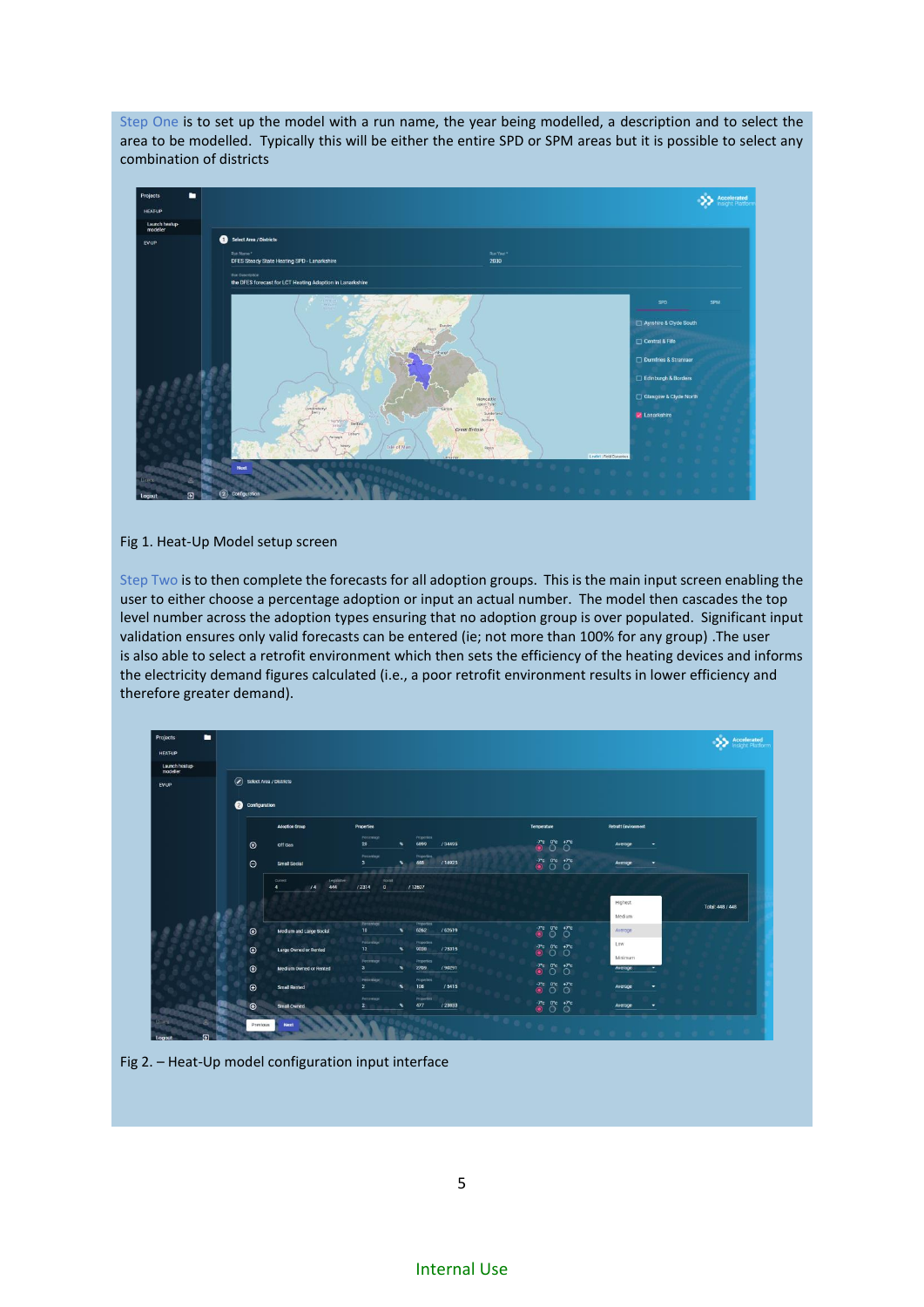A final run summary is then provided to the user in Step Three



Fig 3. Heat-Up Scenario Summary Screen

Having had the chance to review their inputs for this scenario, the user simply submits the scenario to be run. Once the model is running, the user can view its status on the run summary screen shown below



## Fig 4. Heat-Up Scenario Summary Screen submit button



Fig 5. Heat-Up Run List Summary Screen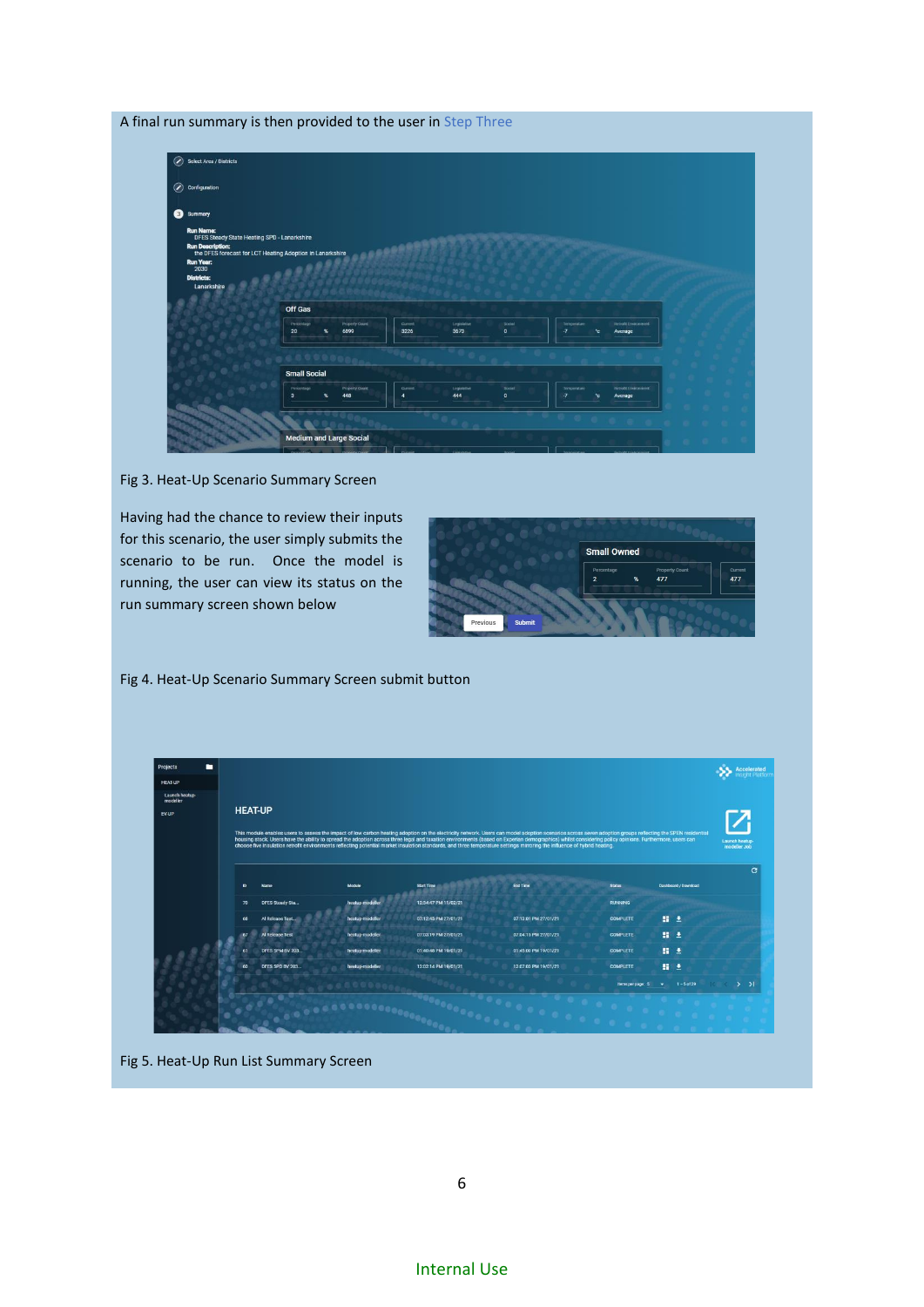Once the scenario run is complete, which typically takes a few minutes, the user then has the option to download the hyper-granular dataset or view the summary dashboard for that run. The map view on the dashboard is styled to show where the greatest impact is and key summary demand statistics are provided both on the map window and in more detail on the sidebar.



# Fig 6. Heat-Up Output Dashboard

### *Hyper-granular Output*

Not only does the model provide a high level dashboard for a more whole system view, but also a hypergranular output file that allows SPEN to overlay the outputs from Heat-Up onto their electricity network. **Fig 7** below demonstrates an example of this where a house-by-house hyper-granular output with varying levels of Low Carbon Heating uptake can be seen. This is used to inform optimised business plans and targeted reinforcement.

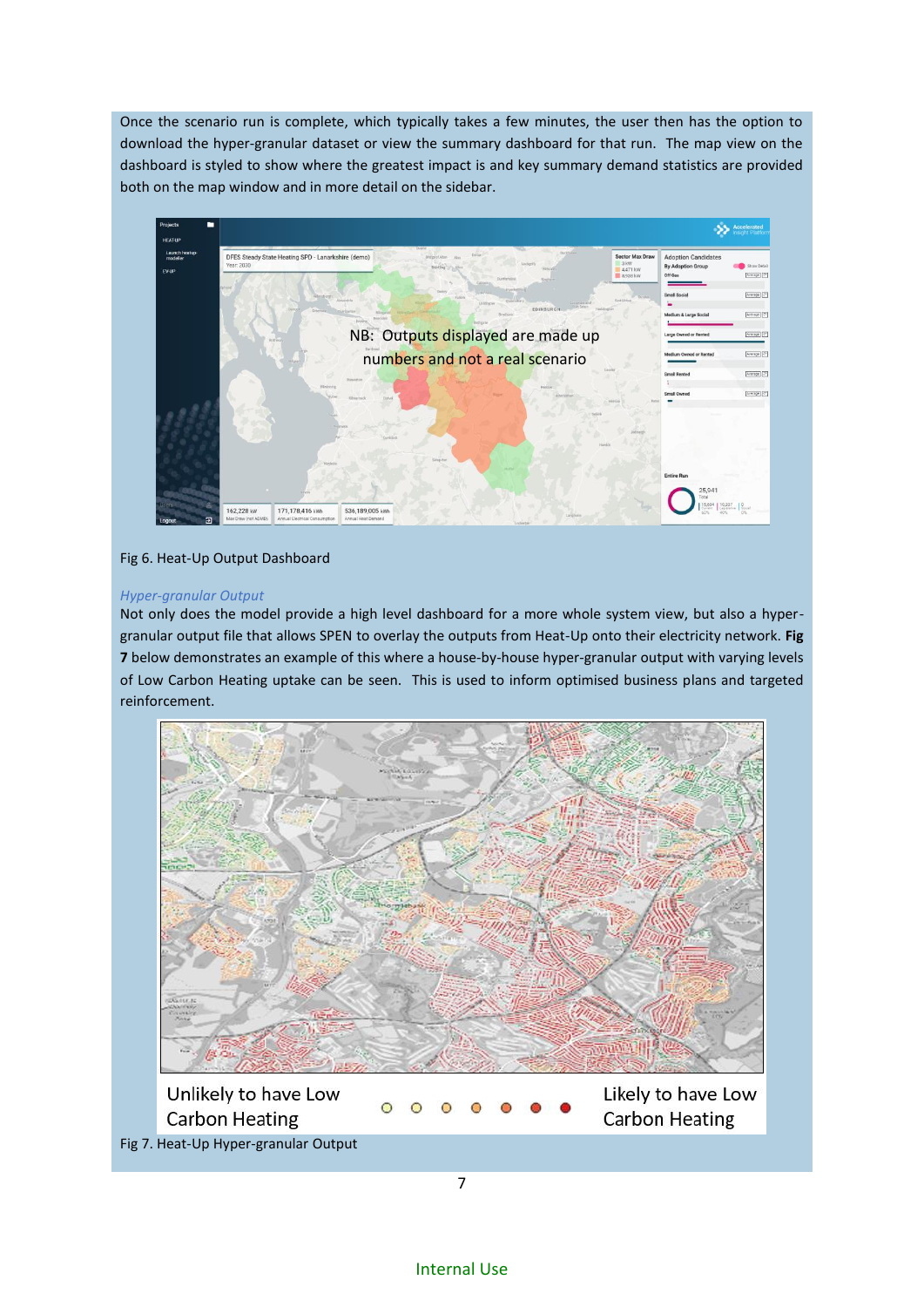In addition to SPEN's own internal use, outputs from Heat-Up will be useful for Government and Local Authorities as the model will outline the scale of the task and levels of investment required to meet their targets in a given area. This will allow them to ensure legislation in relation to heat is as appropriate and effective as possible.

The methodology, model and outputs are easily transferrable to other DNOs if they also wished to use it to improve their understanding of the impact of decarbonisation of heat on their networks.

Details of how the Project is investigating/solving the issue described in the NIA Project Registration Proforma. Details of how the Project is performing/performed relative to its aims, objectives and success criteria.

#### **Required Modifications to the Planned Approach During the Course of the Project**

The early phases of the project encompassed a significant amount of research and development as various datasets were acquired and analysed. In particular, there were three aspects of the approach which were subject to refinement during this phase:

1) Identification of Off Gas properties

The original expectation of the approach was to use the X0Serve dataset identifying postcodes with no properties on the Gas network as the identifier for these properties. However, the emergence of an additional group – postcodes where some properties were off gas was identified through use of a dataset from the Dept. of Business, Energy and Industrial Strategy. It was therefore decided that the method needed to incorporate additional areas over and above the X0Serve dataset to increase the accuracy relating to identification of Off-Gas Properties

- 2) Splitting of Legislative and Taxation Environments It became clear during research that properties who may switch to LCT as a result of legislative or taxation change required further granularity to avoid over-generalisation. As a result, this population was further categorized using Experian data to ensure different legislative or taxation changes would be applied in a more targeted manner
- 3) Retrofit Flexibility

In an ideal world, heat pump installations would be accompanied by significant retrofit work to ensure maximum efficiency of the device. However, it was recognised that the way in which legislation or incentives are applied may not always result in retrofit and installation to occur hand in hand. As a result, additional capability was added to the model to enable the modelling of installation combined with a range of retrofit environments.

The Network Licensee should state any changes to its planned methodology and describe why the planned approach proved to be inappropriate.

#### **Lessons Learnt for Future Projects**

The Heat-Up tool, with some slight amendments, could be used by other DNOs in future to enable greater granularity and understanding of the expected spread and demand of decarbonised heating on their respective regions. The accuracy of the tool, whilst already at a very high level could in future be amended/ updated when more detailed information on the decarbonisation of heat becomes available. This is unlikely to be however until these types of LCTs are more widespread.

Recommendations on how the learning from the Project could be exploited further. This may include recommendations on what form of trialling will be required to move the Method to the next TRL. The Network Licensee should also state if the Project discovered significant problems with the trialled Methods. The Network Licensee should comment on the likelihood that the Method will be deployed on a large scale in future. The Network Licensee should discuss the effectiveness of any Research, Development or Demonstration undertaken.

#### **The Outcomes of the Project**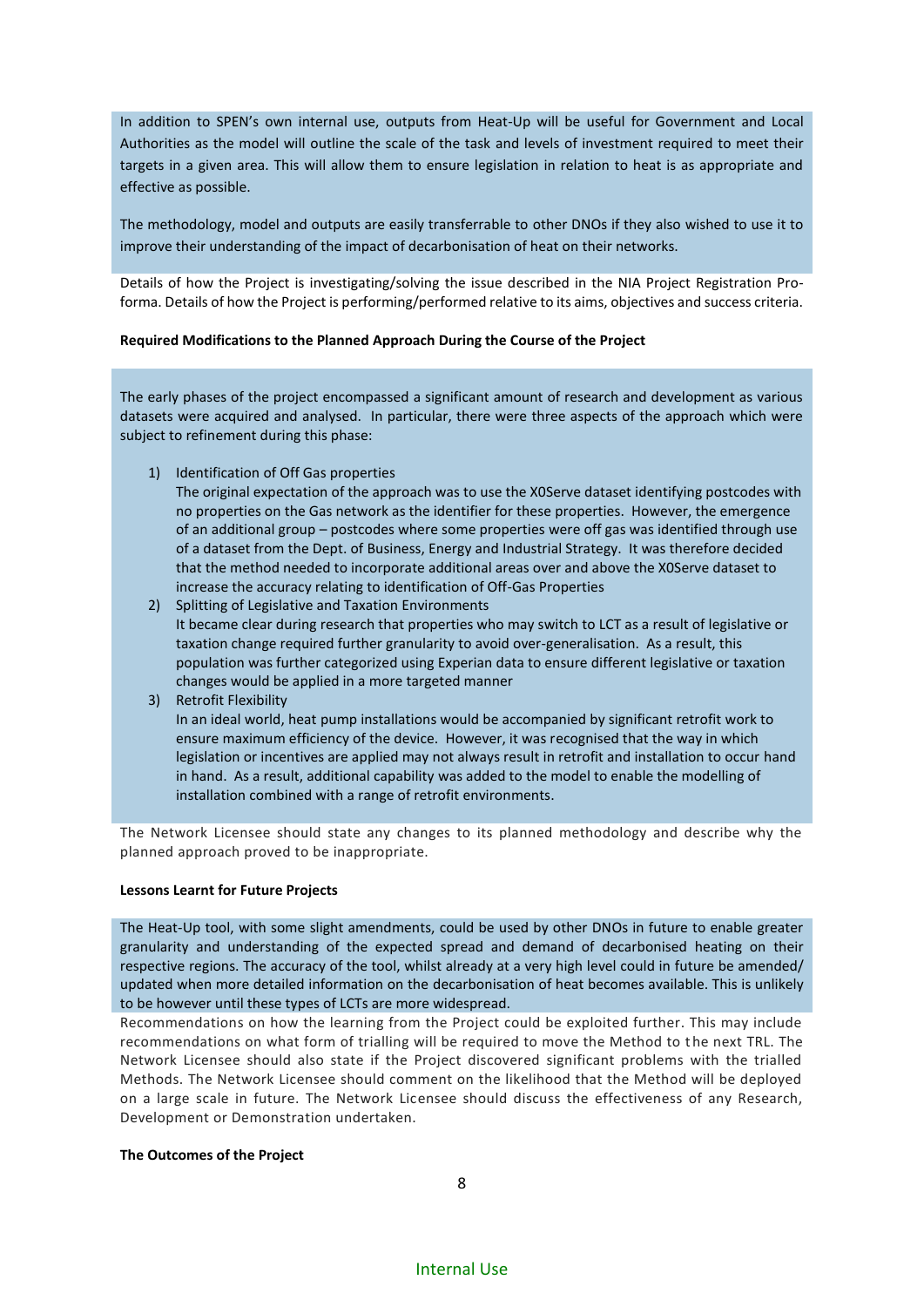Heat-Up has created a model which allows SP Energy Networks to start gaining data-driven insight into the impact of Low Carbon Heating Adoption. In doing this, it has also delivered a number of other outcomes that could potentially be further developed or used in related analysis. These include:

- An enhanced "Off-Gas" dataset along with a methodology to more fully understand the numbers and locations of Off-Gas properties
- A workflow which combines a number of significant datasets into a single dataset covering all properties in the SPEN districts, segmenting those properties in various ways which again could be used in other analysis
- Enabled a consistent approach for modelling Low Carbon Heating adoption but with the flexibility to be changed depending on future forecasts or even respond to as yet unknown changes (such as Legislation).

The project has delivered the core dataset and models in such a way that it can be used as a BAU application for SPEN forecasting teams to use in future years. Although both the model and dataset are complex, the ability to leverage their intelligence has been delivered in a usable application with an easily configurable input user interface. A clear and straightforward dashboard delivers key metrics in a format that can easily be shared with stakeholders, used in reports or for presentations whilst the hyper granular data output can be leveraged by analysts looking to understand where demand outstrips supply.

Whilst the modelling of the impact of Low Carbon Heating is still subject to many unknowns, Heat-Up provides a structured approach using the best and most accurate data available, combined with a series of researched and evidence-based assumptions to enable SPEN to more accurately understand the scale of challenge faced by SPEN as adoption of Low Carbon Heating increases over the next 3 decades.

When available, comprehensive details of the Project's outcomes are to be reported. Where quantitative data is available to describe these outcomes, it should be included in the report. Wherever possible, the performance improvement attributable to the Project should be described. If the TRL of the Method has changed as a result of the Project this should be reported. The Network Licensee should highlight any opportunities for future Projects to develop learning further.

# **Data Access Details**

SP Energy Networks has been leading various innovation projects to provide solutions to the challenges which our electricity network is facing due to the changes in the way we consume and generate energy. The projects are to support the UK government targets for low carbon economy and are predominately funded by Ofgem innovation fund mechanisms. The learnings and outcomes of the projects are typically disseminated through workshops, conferences and the SP Energy Networks innovation website, to allow knowledge sharing in wider UK applications. Our innovation website provides access to the key documents on the projects.

In addition to this, there may be data generated and collected as part of these innovation projects. It is our intention to share said data with relevant and interested parties who can demonstrate that their use of this is in the best interest of UK electricity customers. The provision of data is subject to anonymisation and/or redaction for reasons of commercial confidentiality or other sensitivity.

Access to this data must be requested by contacting [SPInnovation@spenergynetworks.com.](mailto:SPInnovation@spenergynetworks.com) Please provide the following information in your request:

- Affiliation, position and contact details of requesting party
- Relevant project and type of data required
- Reasons for requesting this data and evidence that this data will be used in the interest of the UK network electricity customers
- How data will be shared internally and externally by the requesting party